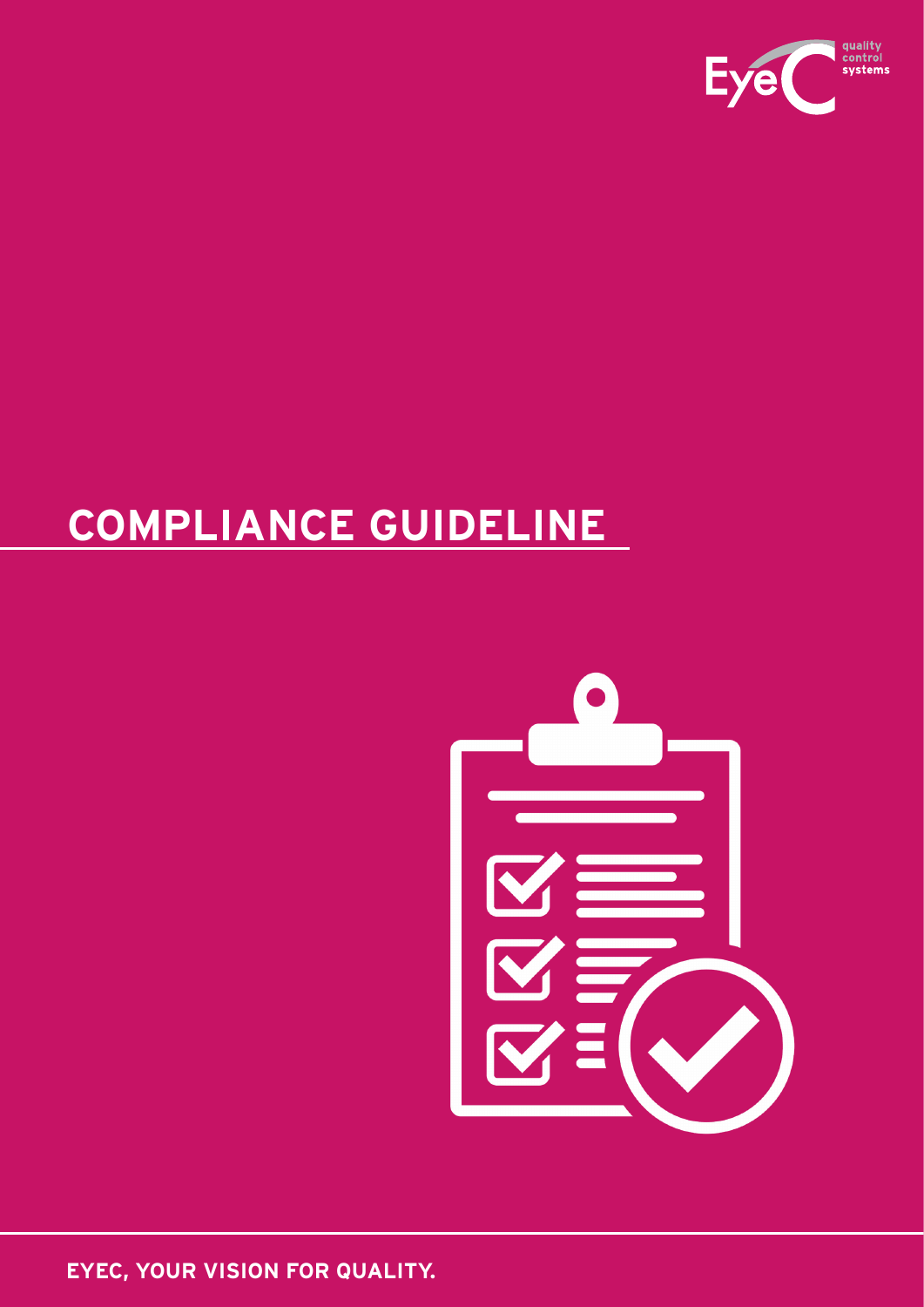

# **CONTENT**

| Introduction                                  | $\mathbf{3}$   |
|-----------------------------------------------|----------------|
| <b>Basic Requirements</b>                     | $\mathbf{3}$   |
| Equality                                      | $\mathbf{3}$   |
| <b>Fighting Corruption</b>                    | $\overline{4}$ |
| <b>Handling Gifts and Invitations</b>         | $\overline{4}$ |
| Social responsibility                         | $\overline{4}$ |
| Safety at Work                                | 5              |
| <b>Environment And Sustainabilty</b>          | 5              |
| <b>Product Safety</b>                         | 5              |
| Competition                                   | 5              |
| ISO 9001 And our QMS                          | 6              |
| Privacy                                       | 6              |
| <b>Protection of Confidential Information</b> | 6              |
| Contact                                       | 6              |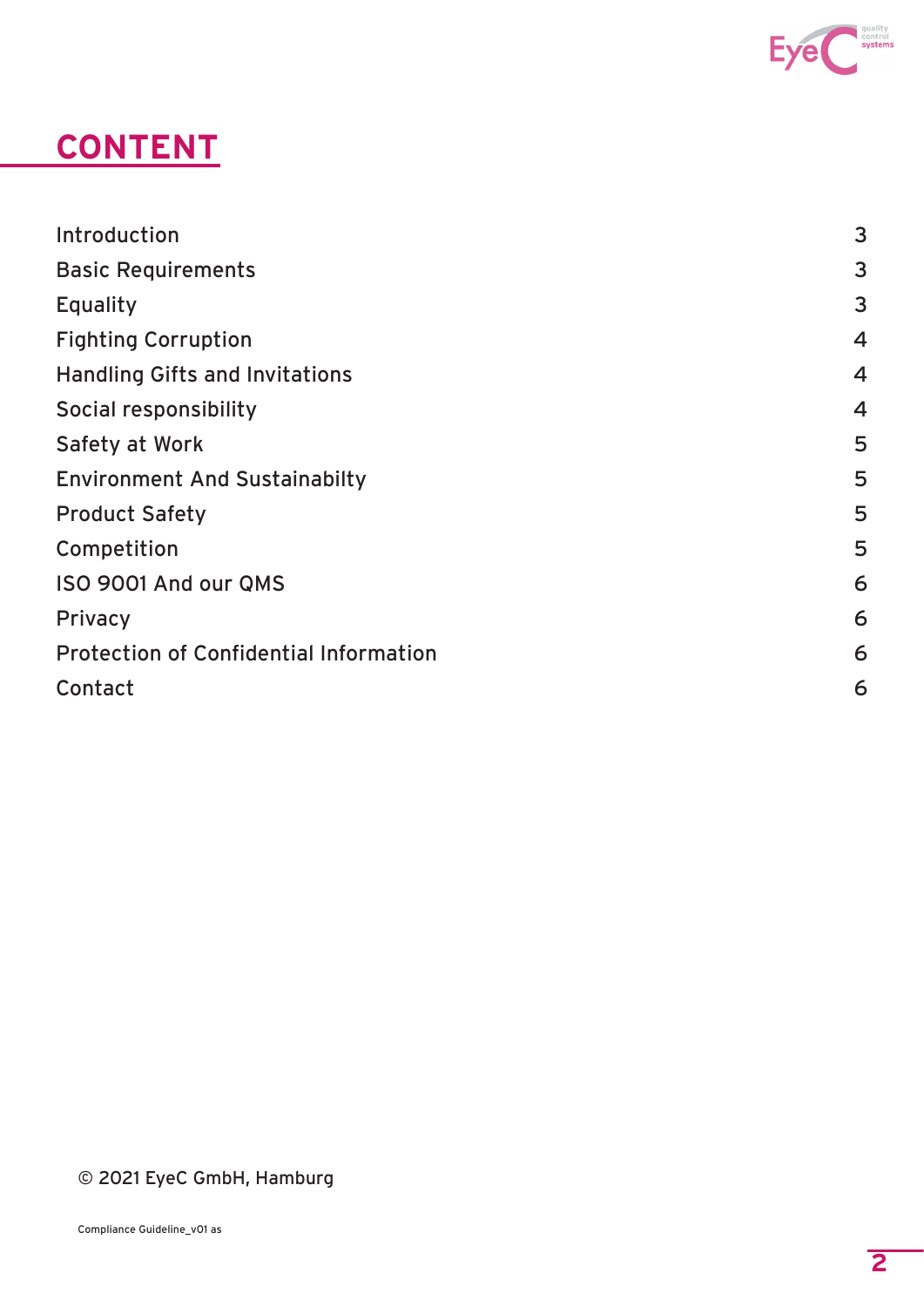

#### <span id="page-2-0"></span>**INTRODUCTION**

Our customers throughout the world trust our products. Trust is also an integral part of our company culture and values. Our compliance guidelines lay out our values clearly and embed them in binding principles.

All EyeC employees, both in Germany and worldwide with our sales and service partners, commit to these guidelines voluntarily. The guidelines describe the principles that are the basis for our actions and decisions. They are binding for all who act on behalf on EyeC.

For us, compliance means more than simply complying with the laws and guidelines within which we operate. This voluntary obligation should strengthen our ethical behavior and responsibility and provide guiding principles for every employee.

We all represent the company EyeC in our work, commitment and behavior.

eus

Dipl.-Ing. Dirk Lütjens – Managing Partner & CTO Proofiler

Dr. Ansgar Kaupp - Managing Partner & CEO



#### Dipl.-Inform. Sören Springmann - Managing Partner & CTO ProofRunner

#### **BASIC REQUIREMENTS**

EyeC and its employees commit to comply with all laws, ordinances, guidelines and other provisions applicable to their area of responsibility. This applies also for existing laws, guidelines and recognized values of the cultures and countries in which we operate.

#### **EQUALITY**

EyeC operates globally and we are committed to tolerance, diversity and equality. Our employees are from diverse cultures and backgrounds. That is something we want to respect and maintain.

We are actively and explicitly against any form of discrimination. No one should be disadvantaged because of their gender, origin, skin color, religion, beliefs, sexual orientation, age or disability. Individuals' political and philosophical beliefs should also have no bearing for anyone in the company, as long as they are based on the liberal and democratic order.

We are committed to trusting, friendly and open communications. We categorically and explicitly reject harassment of any kind. Any employee who experiences or identifies a breach of these princples can contact their line manager or HR department at any time. We follow up all information, to ensure discrimination and harassment do not take place.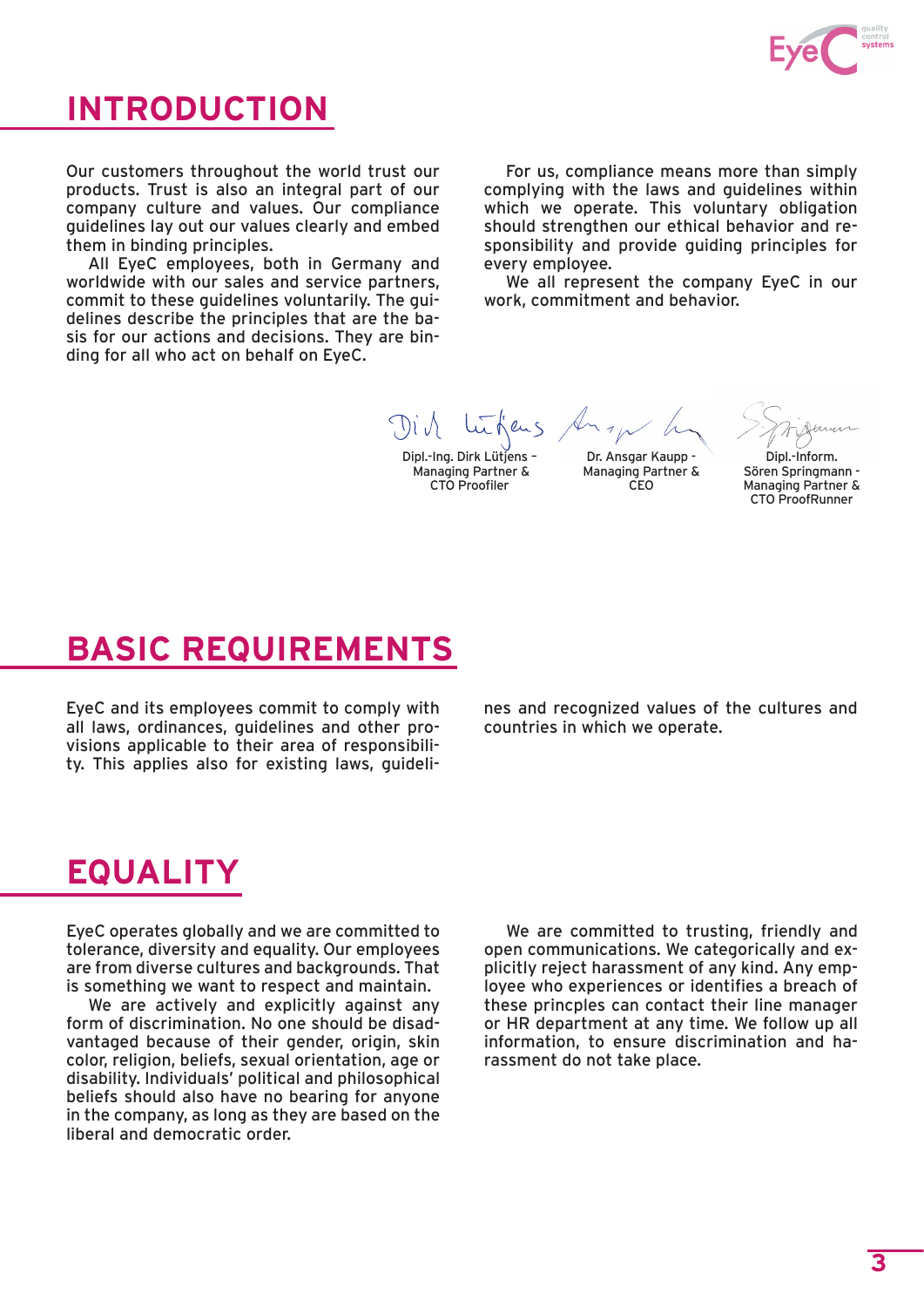

# <span id="page-3-0"></span>**FIGHTING CORRUPTION**

We oppose any form of corruption and take decisive action against it. Any unlawful payments to third parties, particularly to public officials, are strictly forbidden.

We do not demand any personal benefits for our business activities and do not accept them in any circumstances. This applies worldwide and also in countries where corruption is an everyday problem.

The current laws on fighting corruption must be observed and followed by all employees.

Violations of anti-corruption regulations and laws can have serious consequences for both the individual and EyeC.

# **HANDLING GIFTS AND INVITATIONS**

Gifts and invitations that exceed a certain value are fundamentally problematic as they can lead to the person giving the gift or invitation expecting benefits.

We only accept low value gifts, which must be appropriate and not tied to any kind of return service. This principle also applies to invitations. 60 EUR is deemed appropriate for gifts. In the case of doubt, the line manager or compliance team should be contacted.

We do not accept any gifts sent to the private address of those concerned. If an employee receives a gift at their private address, they must report it to their line manager or compliance team. They will decide how to proceed according to the measures of these compliance guidelines.

# **LABOUR RIGHTS**

The wellbeing of our employees is very important to us. We respect the rights of our employees and always act in accordance with these guidelines.

We also respect the dignity and personal rights of our employees and third parties with whom we have business relationships.

We oppose child labor and forced labor, as well as any form of exploitation or discrimination and ensure that we comply strictly with the relevant laws.

# **SOCIAL RESPONSIBILITY**

As a company we also believe that it is our task to secure the future through training. We ensure that our employees have professional training and development.

We value individual responsibility and trust, so that our employees can act as well as possible in their areas of responsibility. We treat each other with respect and have developed a relevant values and management concept, which we ensure is implemented.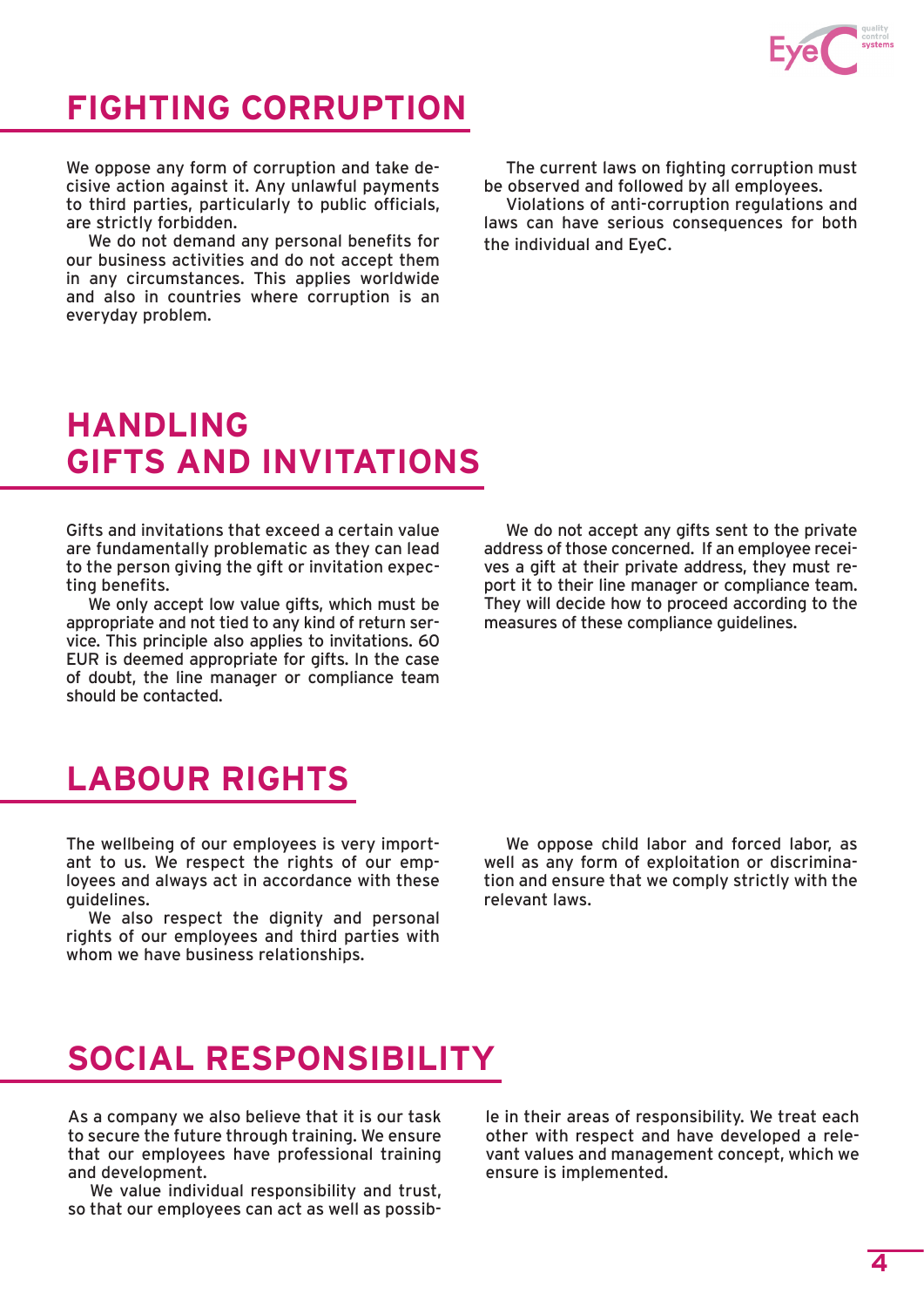

## <span id="page-4-0"></span>**SAFETY AT WORK**

As EyeC GmbH we take care that, and are obligated to our employees to ensure that, they have a safe and healthy workplace by complying with laws and regulations on health and safety in the workplace.

Each individual and especially the management bears responsibility for ensuring that the appropriate procedures and protective measures are in place to guarantee health and safety in the workplace.

Therefore we urge all of our employees to act carefully and with thought to avoid putting anyone (colleagues, partners, customers and yourself) in danger. Any incidents that cause a safety risk will be reported to the relevant manager.

Our employees have regular training in occupational health and safety. We can all make the work environment safer!

#### **ENVIRONMENT AND SUSTAINABILTY**

Our products make a considerable contribution to reducing material wastage and avoiding reprints by identifying possible faults in the print image before or during printing.

So we help our customers work in an environmentally friendly and resource efficient way.

For all waste generated by our company, EyeC disposes of the materials properly in accordance with the applicable local disposal and environmental standards. In terms of resource efficiency, we are careful to use the minimal amount of materials to avoid wastage.

#### **PRODUCT SAFETY**

The safety and reliability of our products are crucially important to our customers. We comply with all nationally and internationally recognized regulations on product safety and the quality of our products.

We ensure that our customers receive any updates fast and we actively observe the market so that we can respond quickly and sustainably to problems.

We guarantee that all users can work safely with our systems. We give clear and comprehensive descriptions of all the safety measures and we offer thorough training for our products.

#### **COMPETITION**

We are committed to the rules on competition for the benefit of all market participants. EyeC is committed to ensuring that the free competition of companies in the market is guaranteed. We observe the antitrust laws that exist internationally and treat our competitors fairly.

We refuse agreements with competitors on prices, market sharing or restricting production. We do not discuss with competitors sensitive business information such as prices, margins, discounts or turnovers. We strongly oppose any abuse of a market-dominating position.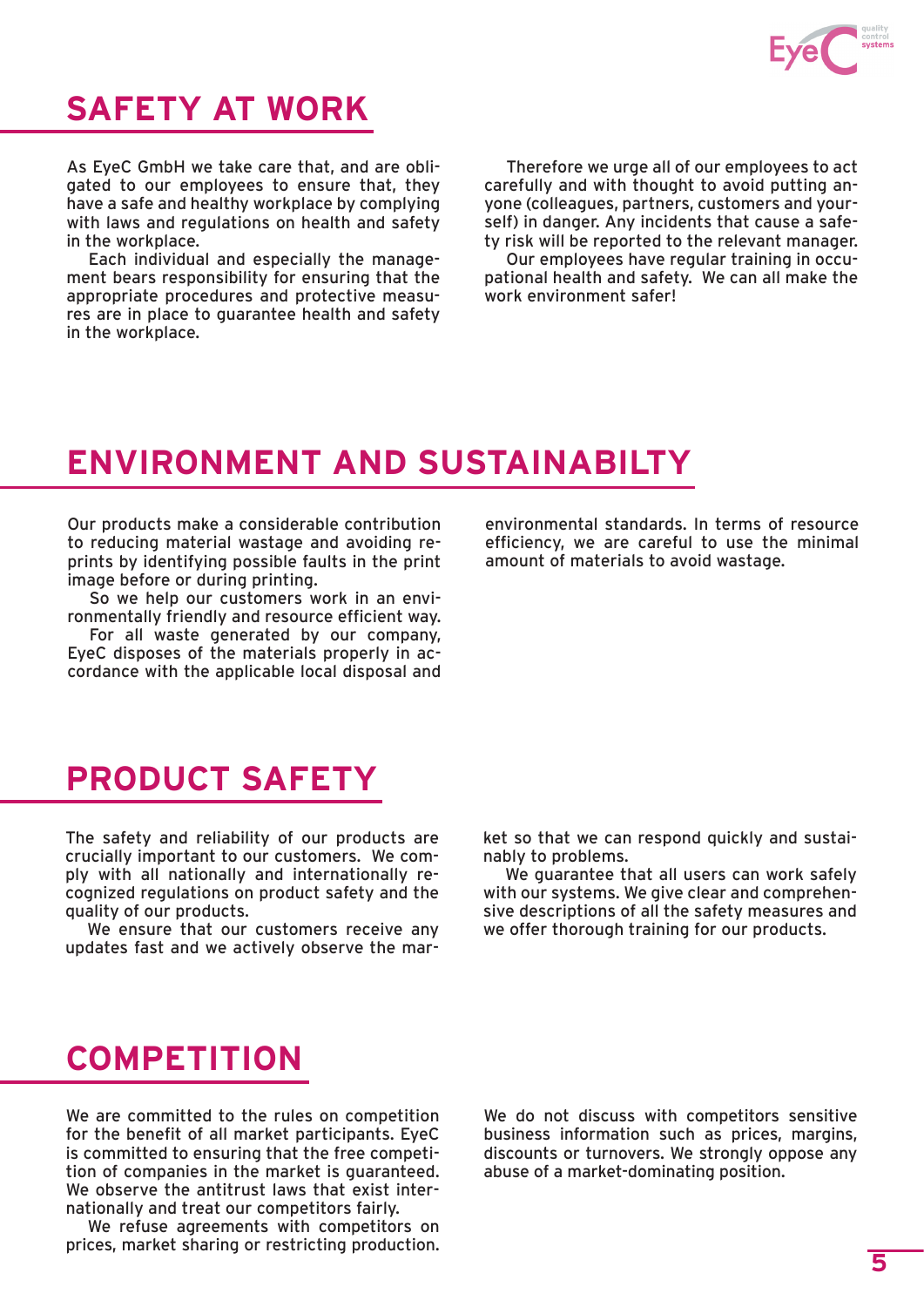

# <span id="page-5-0"></span>**ISO 9001 AND OUR QMS**

EyeC strives to achieve quality in all areas, for our customers and our company. We are continually improving our products, services and processes.

We are ISO 9001 certified on principle. By complying with the standards of these internationally widespread and recognized quality management norms, we are supporting our company's success. We are also creating the basis for our customers' trust in the consistent high quality of our work.

Our process-oriented quality management system (QMS) defines the processes in all areas of the company. We think and act in a risk-based, customer-oriented manner. We place importance on the complete documentation of all quality-related processes.

We enable a growing number of our employees to progress with us by always giving everyone the chance to have a say and develop. All employees contribute to complying with the quality principles

#### **PRIVACY**

We are committed to treating personal data confidentially. Every employee is responsible for acting responsibly with information entrusted to them by customers, partners or colleagues

We guarantee comprehensive protection of data given to us in accordance with the applicable statutory provisions of the EU General Data

Protection Regulation (GDPR) and the Bundesdatenschutzgesetz (Federal Data Protection Act). We adhere with any information, reporting and disclosure obligations to supervisory authorities and those concerned.

# **PROTECTION OF CONFIDENTIAL INFORMATION**

We protect confidential information and trade secrets and secure them against unauthorized access, both electronically and in paper form. All employees are encouraged to protect confidential information as much as possible. We follow internal guidelines on IT security and protecting trade secrets. All agreements concluded between EyeC and business partners on protecting confidential information must be strictly observed.

We conduct conversations with confidential content in such a way that the information is not disclosed to third parties. All confidential information is used by us only for business purposes.

#### **CONTACT**

Address EyeC Compliance Team Burchardstraße 21 20095 Hamburg, Germany

e-Mail Compliance@EyeC.de